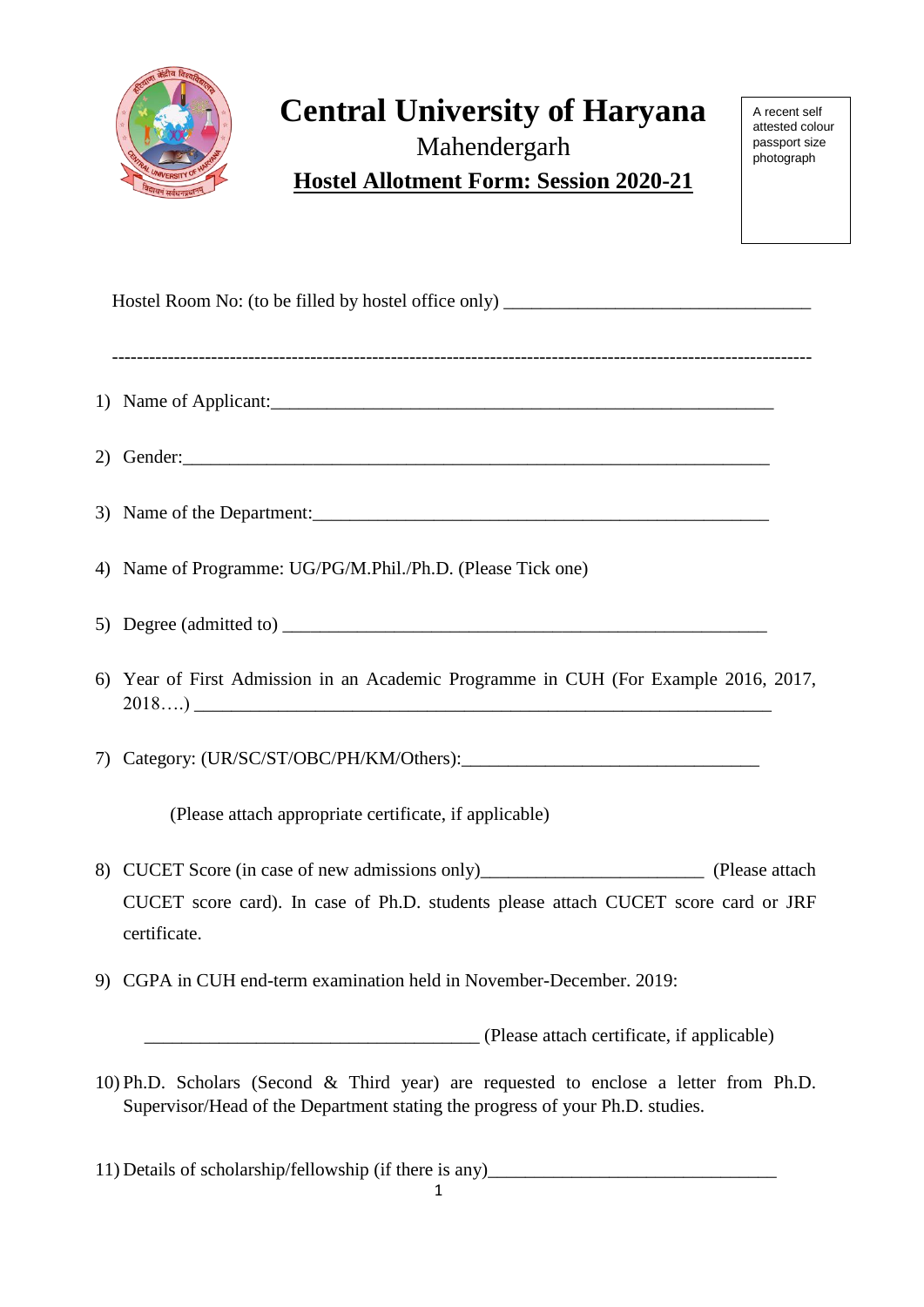| 12) Is there any disciplinary action taken against you at CUH by Proctorial Board: Yes/No |  |
|-------------------------------------------------------------------------------------------|--|
|                                                                                           |  |
|                                                                                           |  |
|                                                                                           |  |
| 16) Father's Name: Mother's Name:                                                         |  |
|                                                                                           |  |
|                                                                                           |  |
|                                                                                           |  |
| 19) Are you employed (if yes, please give details and attach proof of the                 |  |
| attach a copy)                                                                            |  |
|                                                                                           |  |
| 22) Distance of the Permanent Residence from University Campus (in Kms.):                 |  |
| 23) Nearest Railway Station/Bus Stand/Airport & Distance from Permanent Address:          |  |
| ,我们也不能在这里的时候,我们也不能在这里的时候,我们也不能会在这里的时候,我们也不能会在这里的时候,我们也不能会在这里的时候,我们也不能会在这里的时候,我们也          |  |
| 25) Any History of Medical Problem/Chronic Illness/Contagious disease / Allergy):         |  |
|                                                                                           |  |

2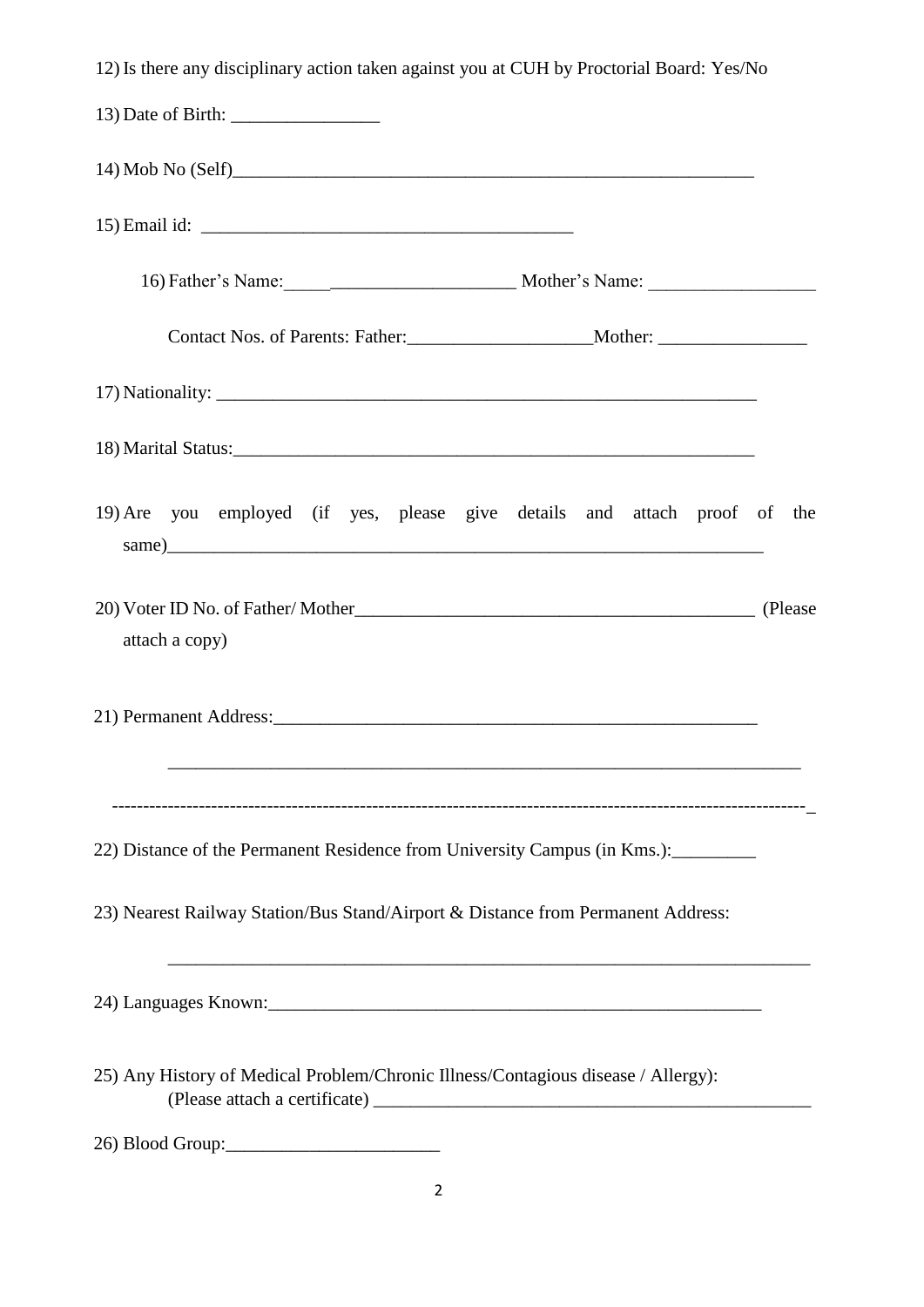27) Local Guardian (Name & Address): 27)

Contact No. and Email of local Guardian

Relation with local Guardian:

28)Name and Address and Contact No. of person(s) to be contacted in case of emergency:

\_\_\_\_\_\_\_\_\_\_\_\_\_\_\_\_\_\_\_\_\_\_\_\_\_\_\_\_\_\_\_\_\_\_\_\_\_\_\_\_\_\_\_\_\_\_\_\_\_\_\_\_\_\_\_\_\_\_\_\_\_\_\_\_\_\_\_\_\_\_\_\_

\_\_\_\_\_\_\_\_\_\_\_\_\_\_\_\_\_\_\_\_\_\_\_\_\_\_\_\_\_\_\_\_\_\_\_\_\_\_\_\_\_\_\_\_\_\_\_\_\_\_\_\_\_\_\_\_\_\_\_\_\_\_\_\_\_\_\_\_\_\_\_\_

\_\_\_\_\_\_\_\_\_\_\_\_\_\_\_\_\_\_\_\_\_\_\_\_\_\_\_\_\_\_\_\_\_\_\_\_\_\_\_\_\_\_\_\_\_\_\_\_\_\_\_\_\_\_\_\_\_\_\_\_\_\_\_\_\_\_\_\_\_\_\_\_

Declaration:

*I certify that the above entries are made by me and are true to the best of my knowledge and belief and in case of false / partial information is found, strict disciplinary action may be initiated against me as per CUH policy including vacating the hostel immediately.* 

*I have carefully read all rules and regulations governing the admission and residence in Boys/Girls hostel.*

*I will vacate hostel rooms as per the rules well in time as directed by hostel authorities.* 

*I promise to pay my dues well in time as directed by hostel authority and in case I fail to do so I will be responsible for paying fine/penalties.* 

*I promise to inform hostel authorities in case I take up any employment during the tenure of my residence in the hostel.* 

*In case of any changes in the above information, I will promptly intimate the university hostel authorities.* 

*I will abide by all the rules and regulations of the hostel issued from time to time and refrain myself from any act of indiscipline.* 

Date and Place: (Signature of Student)

(Name and Signature of Parent/Guardian)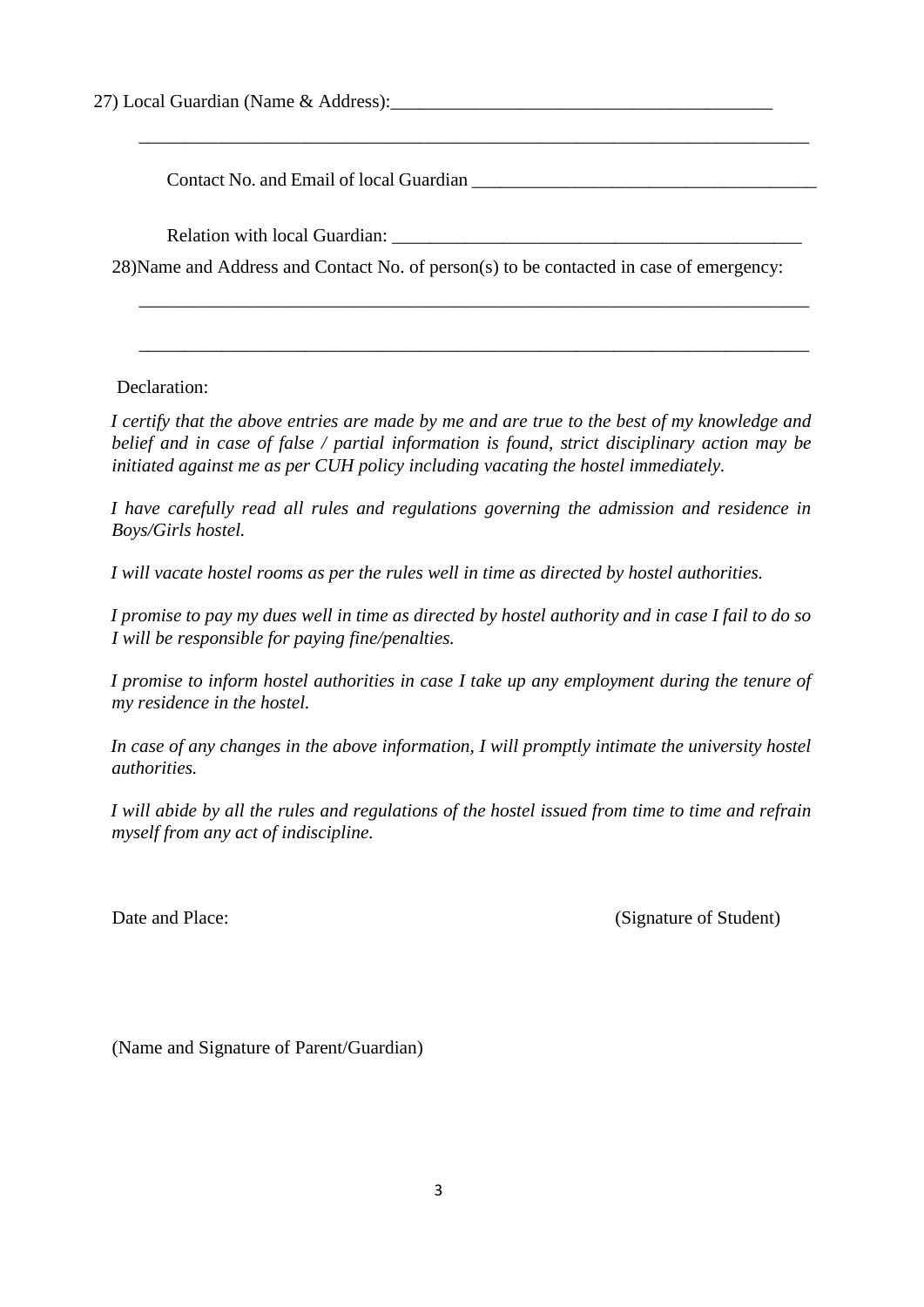## **Checklist**

| Sl.no          | <b>Document</b>                                                                                                  | Yes / No |
|----------------|------------------------------------------------------------------------------------------------------------------|----------|
| 1              | <b>CUCET</b> Score Card (if applicable)                                                                          |          |
| $\overline{2}$ | CGPA and Aggregate Marks Sheet of CUH<br>end-term examination held in November,<br>December 2019 (if applicable) |          |
| 3              | Letter for supervisor/HoD in case of old<br>Ph.D. Student                                                        |          |
| $\overline{4}$ | Voter ID Card of Father/Mother                                                                                   |          |
| 5              | Category Certificate (if applicable)                                                                             |          |
| 6              | <b>Medical Fitness Certificate</b>                                                                               |          |
| 7              | Receipt/ Challan of Payment of current<br>Semester Fee as a proof of bonafide<br>studentship of CUH.             |          |

(Signature of Student with Date)

Declaration of Hostel Warden: Recommended/Not Recommended

Signature of Hostel Warden

Date:

Approval of the Provost